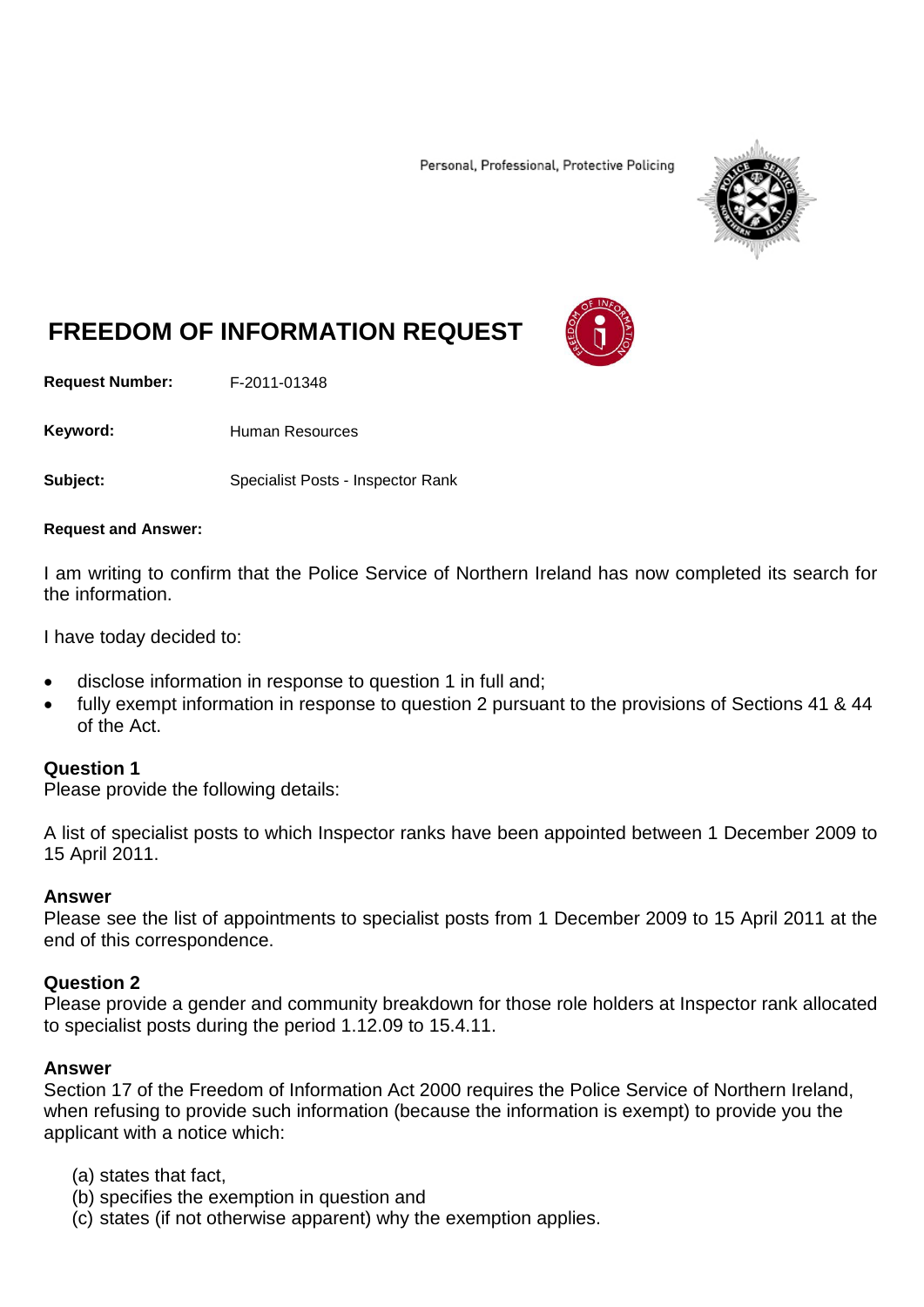The exemptions, as well as the factors the Department considered, are listed below:

Section 41 – Information Provided in Confidence

Section 44 – Information Covered by Prohibitions on Disclosure

Sections 41 and 44 are absolute exemptions and there is no requirement for the PSNI to consider whether the public interest favours disclosure.

## **Section 41 – Information provided in confidence**

Information relating to gender, religion and ethnicity is requested under legislation from any person who wishes to be employed as a police officer or support staff member. This information is regarded as confidential and will be treated accordingly.

It embraces a high quality of confidentiality and this assurance was given at the outset. If used wrongly or inappropriately it would have a detrimental impact on the persons concerned.

The gender, religious and ethnic make up of the PSNI since its inception has been of public interest and also subject to media attention but any release of this type of data will usually be provided to District Command or full Service level. When large numbers are released it is extremely difficult to specifically highlight certain small groups or units, therefore the potential to breach the confidentiality of an individual officer or support staff member is greatly reduced.

Confidentiality can only be lawfully breached in three main areas: \_

- 1) If there is an overriding public interest to do so,
- 2) The individuals concerned provide their consent or
- 3) The law dictates that it should be.

As none of these conditions can be met it is appropriate this information should not be disclosed.

### **Section 44 – Prohibitions on disclosure**

In this instance the community background information of employees within the PSNI is gathered and retained for monitoring purposes only, in accordance with the Fair Employment (Monitoring) Regulations (NI) 1999. In particular Part III 16 (2) of the above Regulations states that it is an offence to disclose the community background determination of individual employees, and as a result the information requested cannot be provided.

In essence there is UK law in place that states this information cannot be disclosed and therefore the PSNI is exempt from the duty to communicate this information.

In conclusion, information initially gathered and further processed by the Police Service focusing on religion, gender and ethnic background is conducted with due regard to the confidentiality and the privacy of the individuals concerned. There is an expectation that personal details imparted are only to be used for the purpose for which they have been provided, in this case for the purpose of Staff Administration - for appointments or removals, pay, discipline, superannuation, work management or other personnel matters in relation to the staff of the Chief Constable.

This information is classified as sensitive within the Data Protection Act and each individual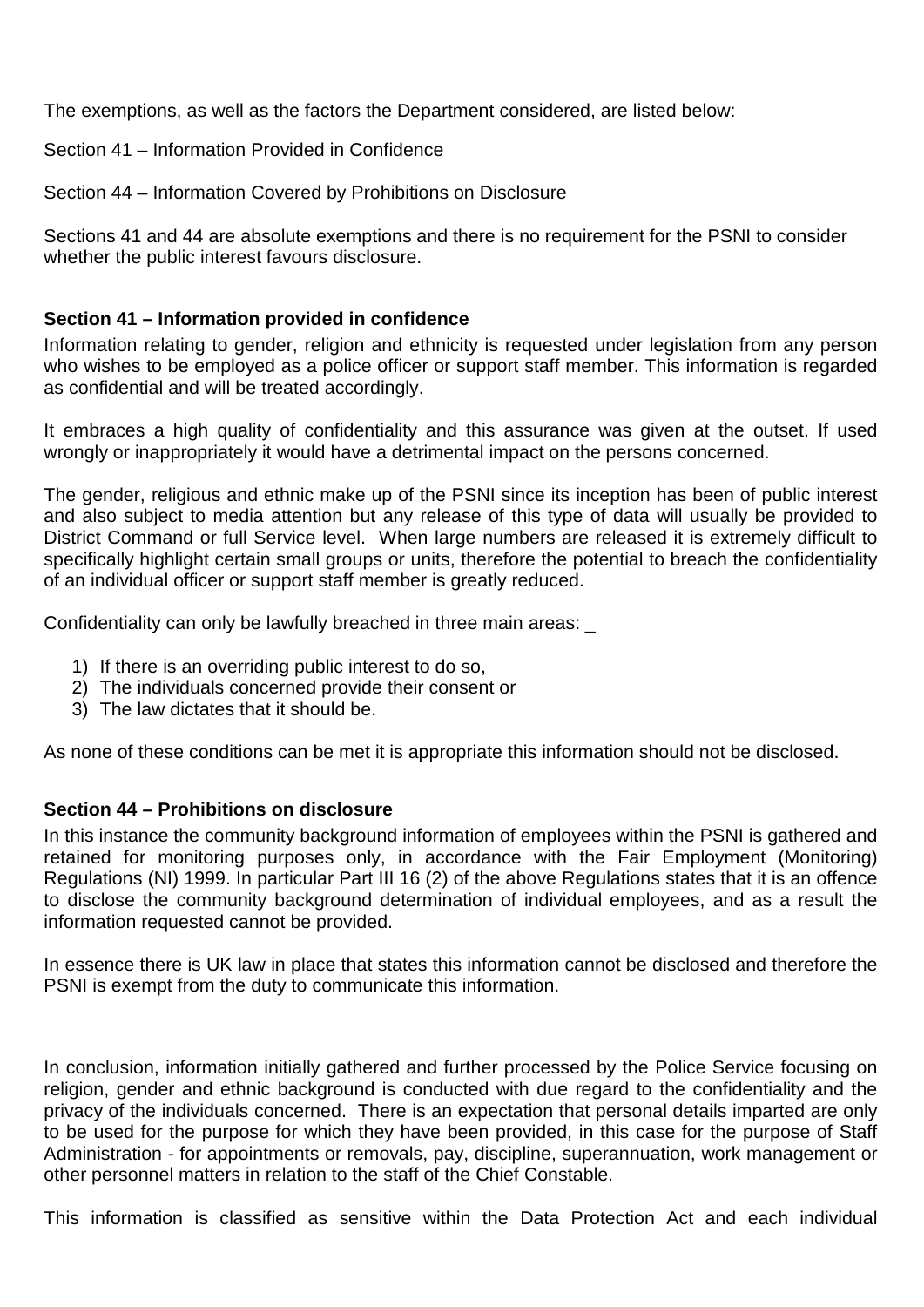concerned will have his or her own view on the level of sensitivity they place on it. As previously mentioned, how representative the PSNI is of the community it serves is very much in the public interest. Figures have and will be released into the public domain but will not be at a level that would highlight specific police units or small groups of officers.

This is purposely managed to ensure the following: -

- No one can be identified,
- There is no breach of a person's confidentiality,
- It does not place anyone under any harm or cause distress,
- It does detract from our core policing purpose and it does not break any UK law on disclosure.

The PSNI will not disclose information that is subject to confidentiality clauses where that release could result in the provider or third party taking the organisation to court. A release under the Freedom of Information Act is a release into the public domain and not just the individual applicant.

If you have any queries regarding your request or the decision please do not hesitate to contact me on 028 9070 0164. When contacting the Freedom of Information Team, please quote the reference number listed at the beginning of this letter.

If you are dissatisfied in any way with the handling of your request, you have the right to request a review. You should do this as soon as possible, or in any case within two months of the date of issue of this letter. In the event that you require a review to be undertaken, you can do so by writing to the Head of Freedom of Information, PSNI Headquarters, 65 Knock Road, Belfast, BT5 6LE or by emailing [foi@psni.pnn.police.uk.](mailto:foi@psni.pnn.police.uk)

If following an internal review, carried out by an independent decision maker, you were to remain dissatisfied in any way with the handling of the request you may make a complaint, under Section 50 of the Freedom of Information Act, to the Information Commissioner's Office and ask that they investigate whether the PSNI has complied with the terms of the Freedom of Information Act. You can write to the Information Commissioner at Information Commissioner's Office, Wycliffe House, Water Lane, Wilmslow, Cheshire, SK9 5AF. In most circumstances the Information Commissioner will not investigate a complaint unless an internal review procedure has been carried out, however the Commissioner has the option to investigate the matter at his discretion.

Please be advised that PSNI replies under Freedom of Information may be released into the public domain via our website @ [www.psni.police.uk](http://www.psni.police.uk/)

Personal details in respect of your request have, where applicable, been removed to protect confidentiality.